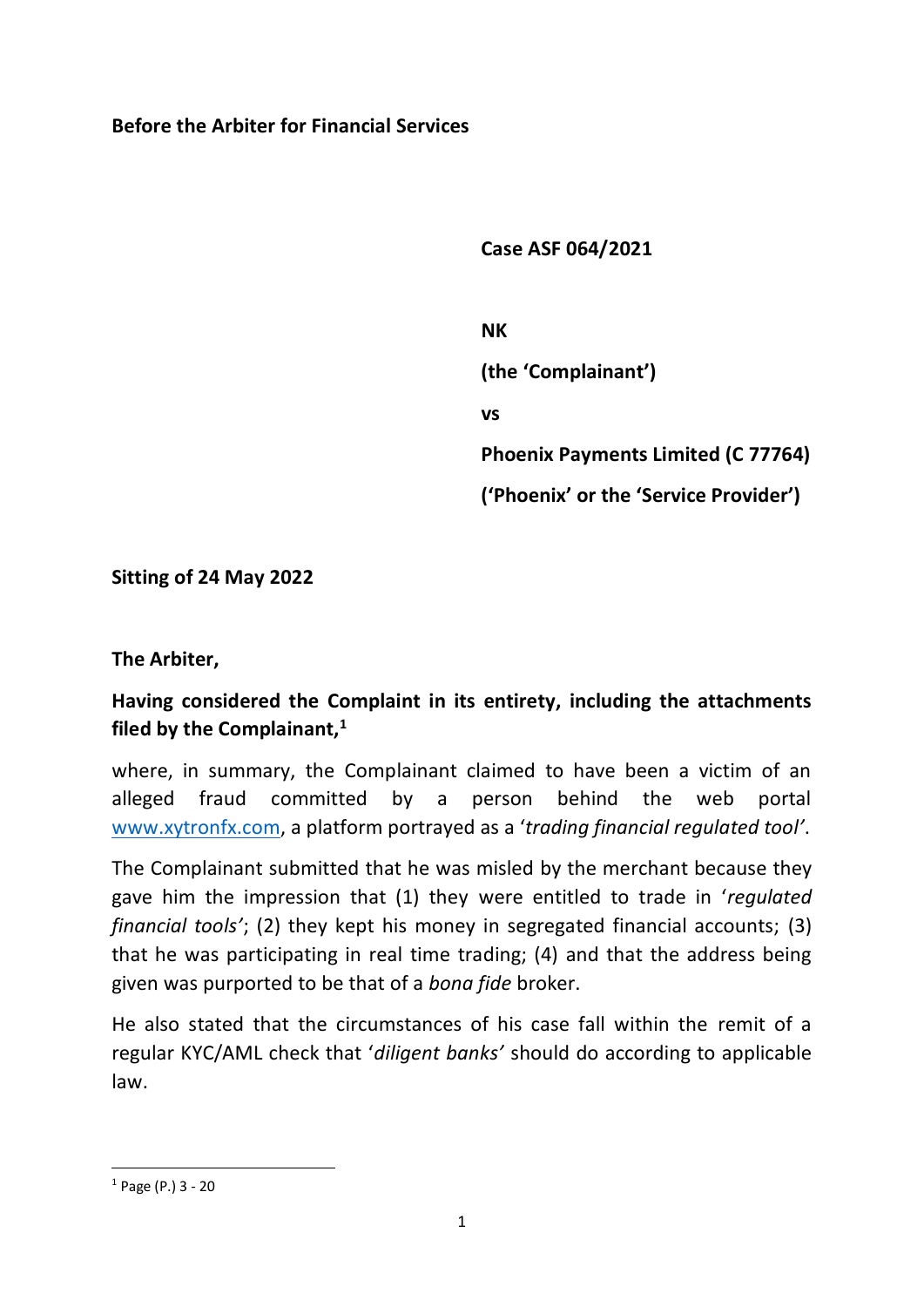He further stated that he was instructed to transfer funds to AM Estonia Services, a company holding an account with Phoenix. The sum of EUR 1,750 was transferred on 29 November 2019. The complainant insisted that in such cases, *'… the beneficiary bank should not have allowed the transaction to happen, if it is possibly related to fraud and/or money laundering. All banks are in a position to check merchants and beneficiaries claiming to provide financial regulated tools for a valid license and to refuse transactions by lack thereof.'<sup>2</sup>*

He argued that before processing payments related to internet-provided services, beneficiary banks should properly identify the merchants in line with any anti-money laundering legislation in the relevant jurisdiction.

The Complainant submitted that AM Estonia Services accepted his payment for supposedly investing it for his own benefit. However, AM Estonia Services does not have a financial broker licence. In this respect, Phoenix should have closed its account, which however, did not. He stated that:

# *'I believe that the beneficiary bank Phoenix Payments Ltd is associated with this fraud and money laundering.'<sup>3</sup>*

The Complainant claimed that, despite trying to resolve the issue with the Service Provider directly by requesting a reversal of the transaction, the Service Provider did not oblige.

The Complainant further stated that the Service Provider should not accept money from unregulated entities, must do a proper KYC/AML exercise and report the entity in case of irregularities to the appropriate authorities. Failing to do this exercise would render the Service Provider responsible for nonobservance of anti-money laundering rules and regulations and could possibly become an accomplice to '*these unlawful acts'*

In view of the above, the Complainant requested that the Arbiter should:

*'(1) Check the observance of the KYC and AML obligations of Phoenix Payments Ltd in the case of the disputed transaction "in light of the restriction to process payments possibly related to fraud"; and (2) "To instruct Phoenix Payments Ltd to reverse the disputed transaction with regard to the payment specified in the letter provided to the bank on my behalf."'*

 $^{2}P.3$ 

<sup>3</sup> P. 4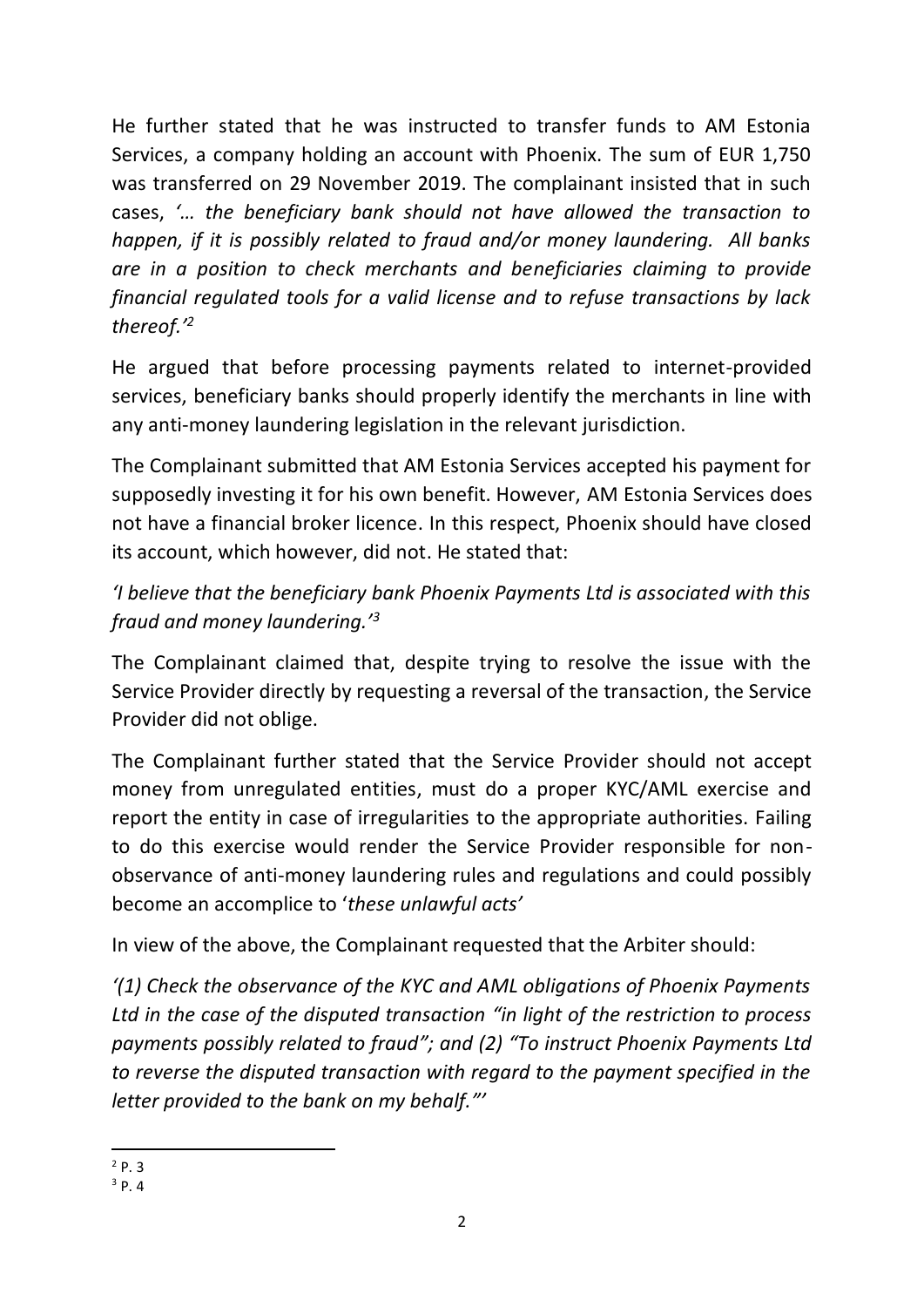**Having considered Phoenix's reply<sup>4</sup>** whereby the Service Provider dismisses the allegations raised by the Complainant.

Phoenix explained how, in terms of Chapter 373 of the Laws of Malta, the Prevention of Money Laundering Act and Subsidiary Legislation 373.01 entitled Prevention of Money Laundering and Funding of Terrorism Regulations, it is obliged to carry out due diligence on its customers. It stated that, in fact, it has carried out a full customer due diligence on AM Estonia Services OU, this being their customer, and confirm that all the relevant due diligence on the same company and the Ultimate Beneficial Owners was carried out and, thus, has satisfied its obligations at law.

The Service Provider also notes that all accounts pertaining to AM Estonia Services OU have been closed and it has no relationship whatsoever with such customer anymore.

Phoenix emphasised that it has no obligations to reimburse the Complainant for acts or omissions carried out by third parties. It denies all allegations put forward by the Complainant, whilst insisting that it accepts no responsibility of the Complainant's negligence and/or acts or omissions carried out by third parties.

The Service Provider declared that the Complainant *'… is solicited to seek redress against AM Estonia Services OU accordingly.'<sup>5</sup>*

### **Having heard the parties and seen all the documents and submissions made,**

#### **Considers:**

The Arbiter notes that the Complaint mainly revolves around the checks and verifications related to the KYC and AML procedures that the service provider failed to carry out when dealing with the transaction being disputed, which failure led to the possible fraud and money laundering.

The Arbiter would like to draw the attention of the Complainant that questions relating to money-laundering and the financing of terrorism should be addressed to the competent authorities in Malta that specifically deal with

 $4p.25$ 

<sup>5</sup> *Ibid*.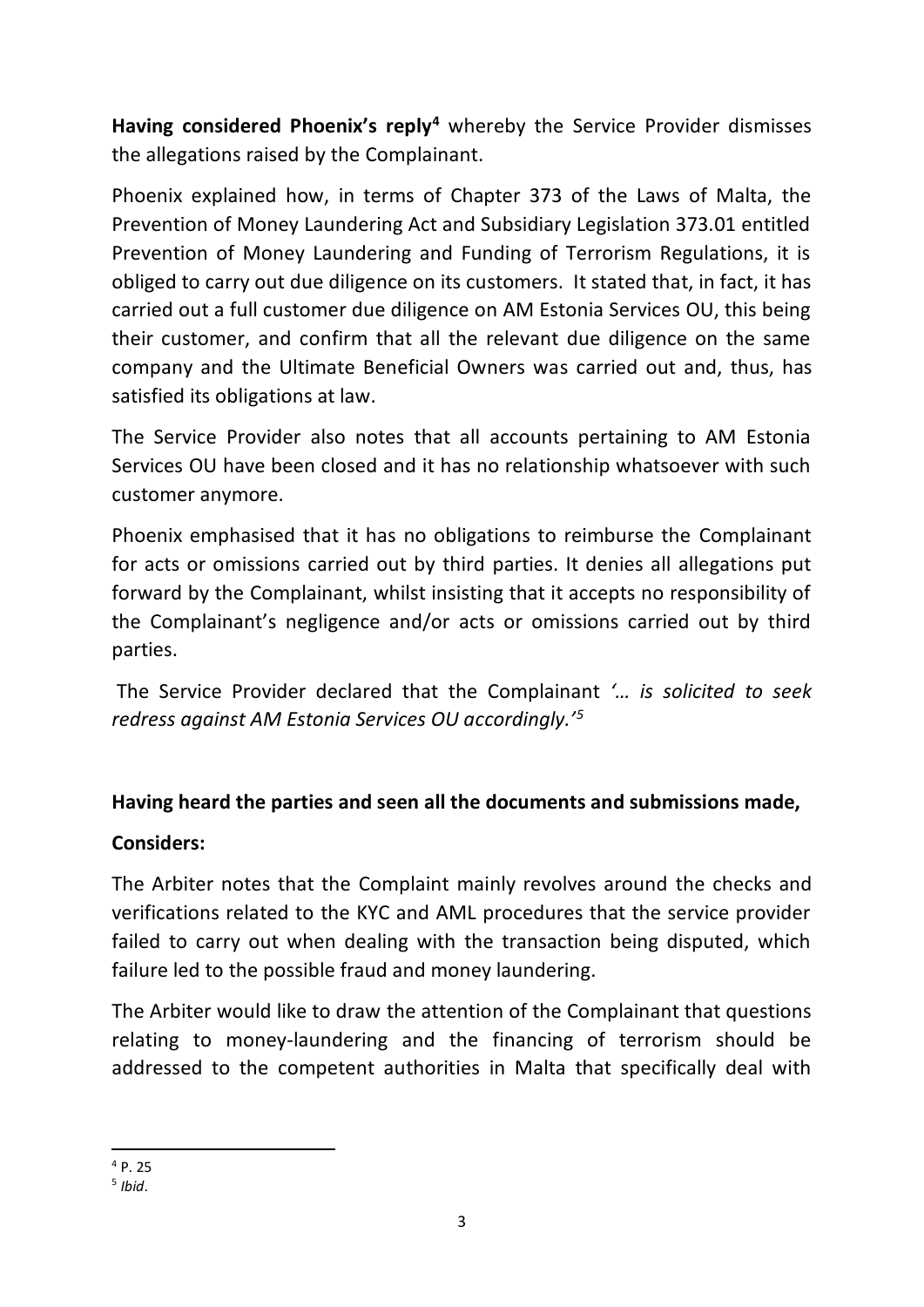these matters. The Arbiter does not have the competence or expertise to deal with these issues.

On its part, the Service Provider states in its reply that it had carried out all the due diligence necessary on their customer *AM Estonia Services OU*.*' <sup>6</sup>* During the proceedings the Service Provider also stated that *XytronFX* which carried out the scam, was not known to it, and it was not its client. Moreover, Phoenix had no contractual obligations towards the Complainant because he has never been their client.

# *The Arbiter's Competence*

Article 22(2) of Chapter 555 of the Laws of Malta (the Act) stipulates that:

*'Upon receipt of a complaint, the Arbiter shall determine whether the complaint falls within his competence.'*

Moreover, in virtue of Article 19(1) of the Act, the Arbiter can only deal with complaints filed by **eligible customers**:

*'It shall be the primary function of the Arbiter to deal with complaints filed by eligible customers through the means of mediation in accordance with Article 24, and where necessary, by investigation and adjudication.'*

The Act stipulates further that:

*'Without prejudice to the functions of the Arbiter under this Act, it shall be the function of the Office:*

*(a) To deal with complaints filed by eligible customer.' 7*

Thus, the Arbiter has to primarily decide whether the Complainant is in fact an **eligible customer** in terms of the Act.

### **Eligible customer**

Article 2 of the Act defines an *'eligible customer'* as follows:

*'a customer who is a consumer of a financial services provider, or to whom the financial services provider has offered to provide a financial service, or who has sought the provision of a financial service from a financial services provider.'*

<sup>6</sup> *Ibid*.

 $7$  Article 11(1)(a)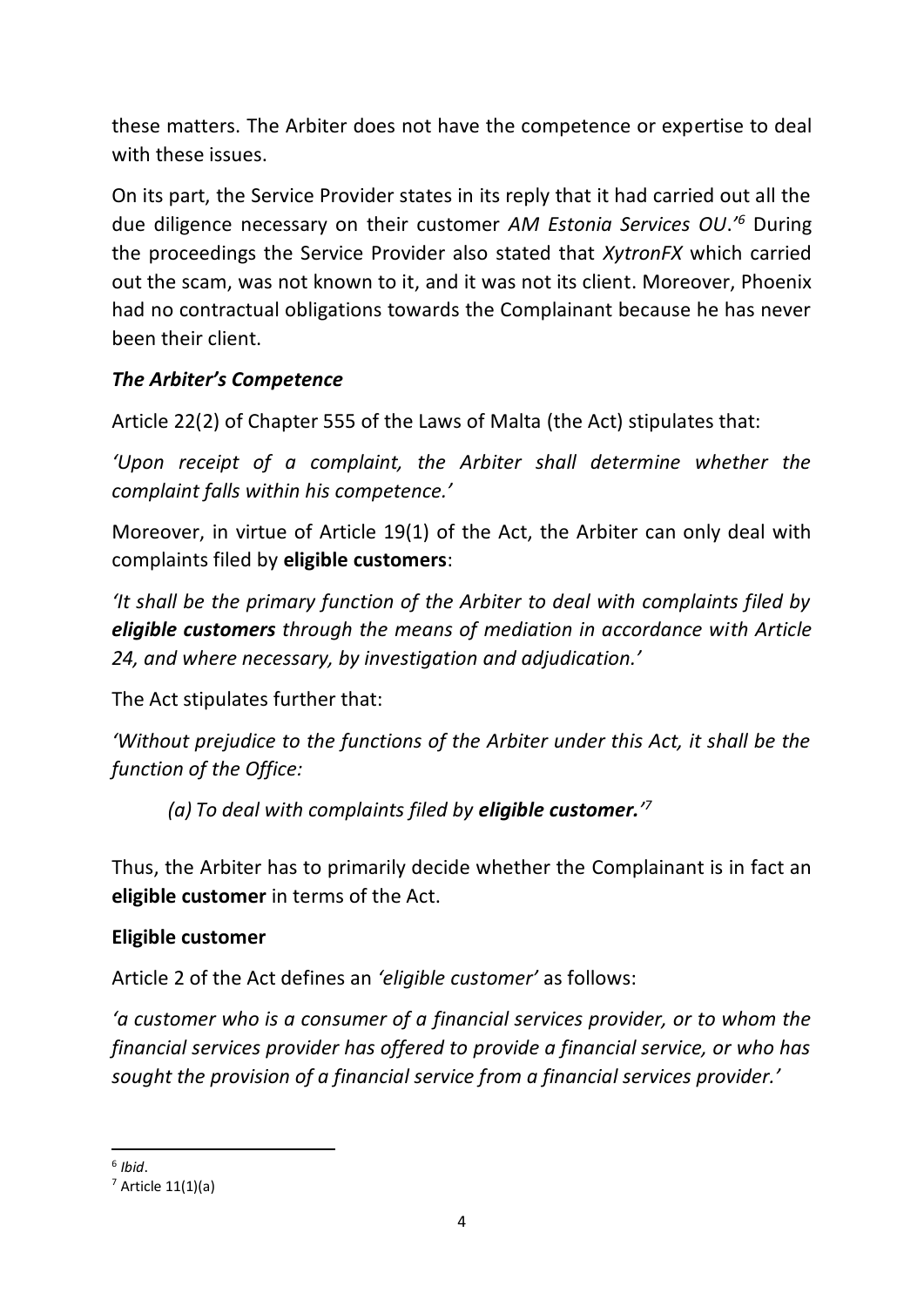In the complaint form, the Complainant declared that:

*'I was apparently a victim of an Internet-fraud committed by a person hidden behind the website [www.xytronfx.com](http://www.xytronfx.com/) a web-platform for trading financial regulated tools or similar.'<sup>8</sup>*

In his solemn declaration, he stated that:

*'I was contacted to make financial investments; these financial investments could be on stocks, commodities, on bitcoins, by XytronFX. They have showed me an investment plan with a good reward. They gave me a platform on the internet – very similar to a bank account – where you have your login, your password. You could see what they were doing with your money.'<sup>9</sup>*

The Complainant admits that the product/service was offered to him by *XytronFX*, including the instructions to transfer the money – *'I just made payments to Phoenix Payments because she* [Sofia, *XytronFX*'s representative] *told me to …'. <sup>10</sup>* It was at that time that he became aware of AM Estonia Services OU and Phoenix.

The Complainant's relationship was with XytronFX, and at no time did the Complainant prove that he was instructed by Phoenix to transfer any money. His only legal relationship was with XytronFX. He was neither advised by Phoenix to make any money transfer nor to make any investment.

The Complainant clearly affirmed that *'I do not have any contractual relationships apart from XytronFX platform in relation to the payments that I have made.'<sup>11</sup>*

Moreover, the Service Provider stated that '*they do not know who XytronFX are but admitted receiving payments from the Complainant.'<sup>12</sup>*

The Complainant was aware that Phoenix were only the receiving entity to which XytronFX were transferring the money.<sup>13</sup>

The Complainant did not interact in any way with Phoenix but with *XytronFX*, with whom he had continuously communicated.

5

<sup>13</sup> P. 44

 $8$  P. 3

 $9$  P. 29

 $10$  P. 33

<sup>11</sup> P. 32 <sup>12</sup> P. 33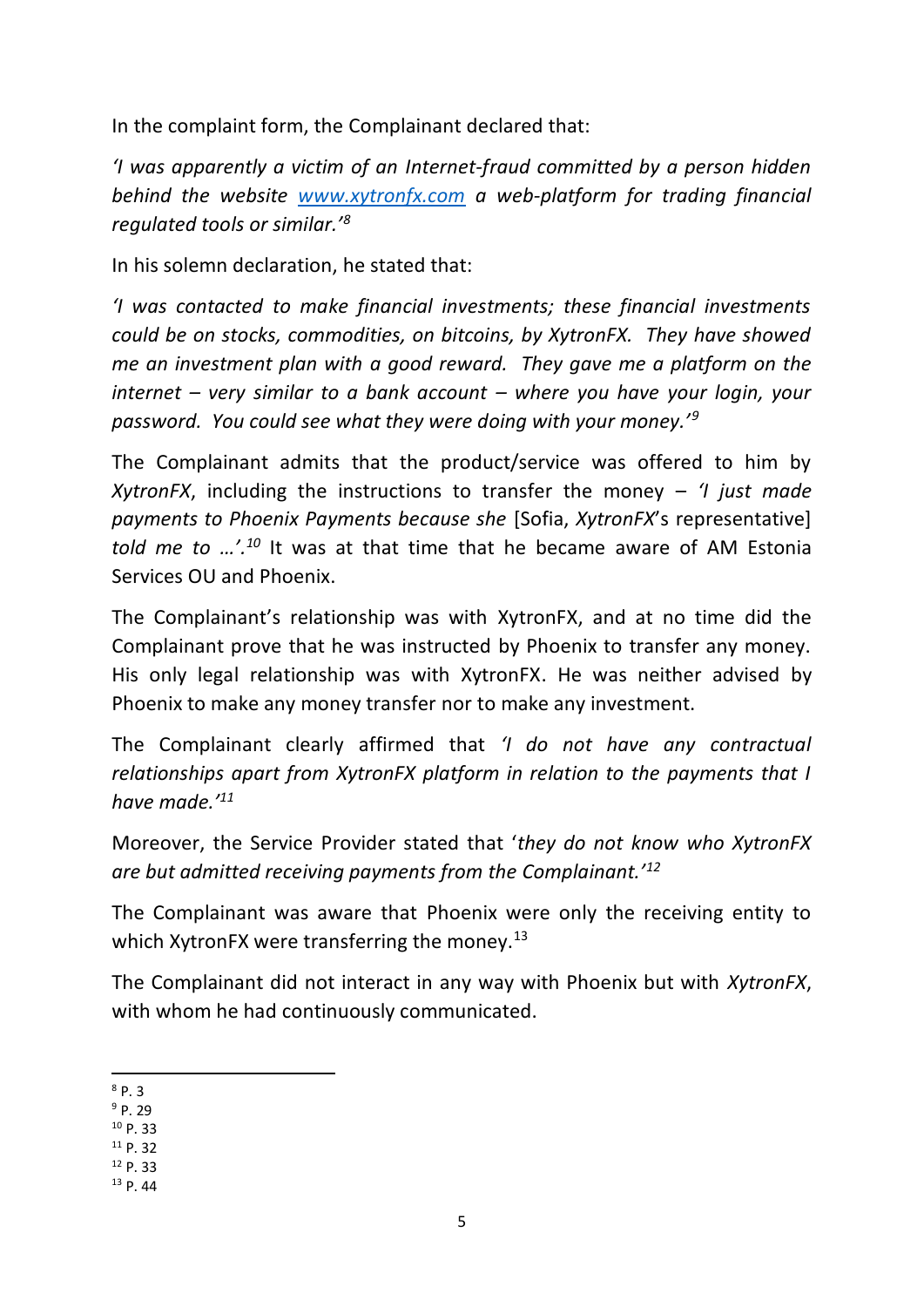### **Determination of eligibility**

Considering the above and having reviewed the circumstances of the case in question, it is evident that there was no contractual relationship between Phoenix and the Complainant. Despite being aware of the Service Provider's existence, the Complainant did not produce any evidence to prove that Phoenix was in any way involved in this scam. Above all, he clearly admitted that the only relationship he had was with *XytronFX*. Phoenix's customer was not even *XytronFX but AM Estonia.*

In his testimony, and on cross examination, the Complainant admitted that he signed the agreement and accepted the Terms and Conditions of XytronFX. The platform he used was of XytronFX and had seen its logos. He also confirmed that the person who talked to him was Sophia, representing XytronFX. It was she who told him to make payments via Phoenix.

The Complainant categorically stated that:

*I* do not have any contractual relationships apart from XytronFX platform in *relation to the payments that I have made.*

*I do not have any contractual relationships with the beneficiary, AM Estonia Services OU.<sup>14</sup>*

Later on, during his examination, the Complainant further stated that:

*I confirm that Sofia was representing XytronFX with a signature of XytronFX and I believed that she was working for XytronFX. I have no idea who AM Estonia are.*' 15

However, afterwards, during the same cross-examination, the Complainant contradicts this statement by saying that he knew that XytronFX '*is a broker for AM Estonia'.*

Asked if he signed an agreement with Phoenix Payments Ltd, he said that he did not know because he signed a lot of documents. However, the Complainant's representative, later on during the proceedings, declared that the Complainant did not have any specific agreement with Phoenix.<sup>16</sup>

<sup>14</sup> P. 32

<sup>&</sup>lt;sup>15</sup> P. 33 Emphasis made by the Arbiter

<sup>16</sup> P. 75